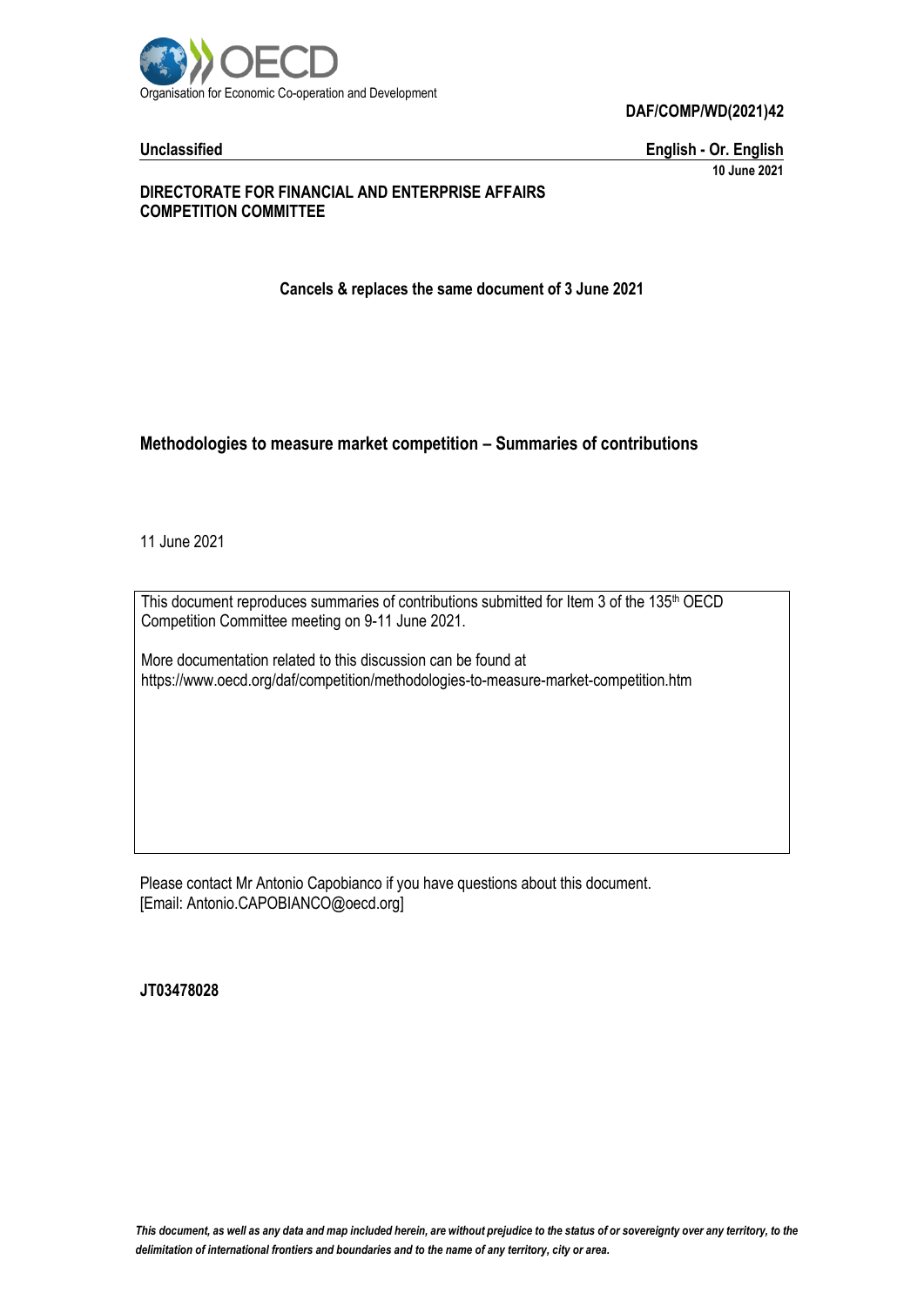# $2 |$  DAF/COMP/WD(2021)42

# Table of contents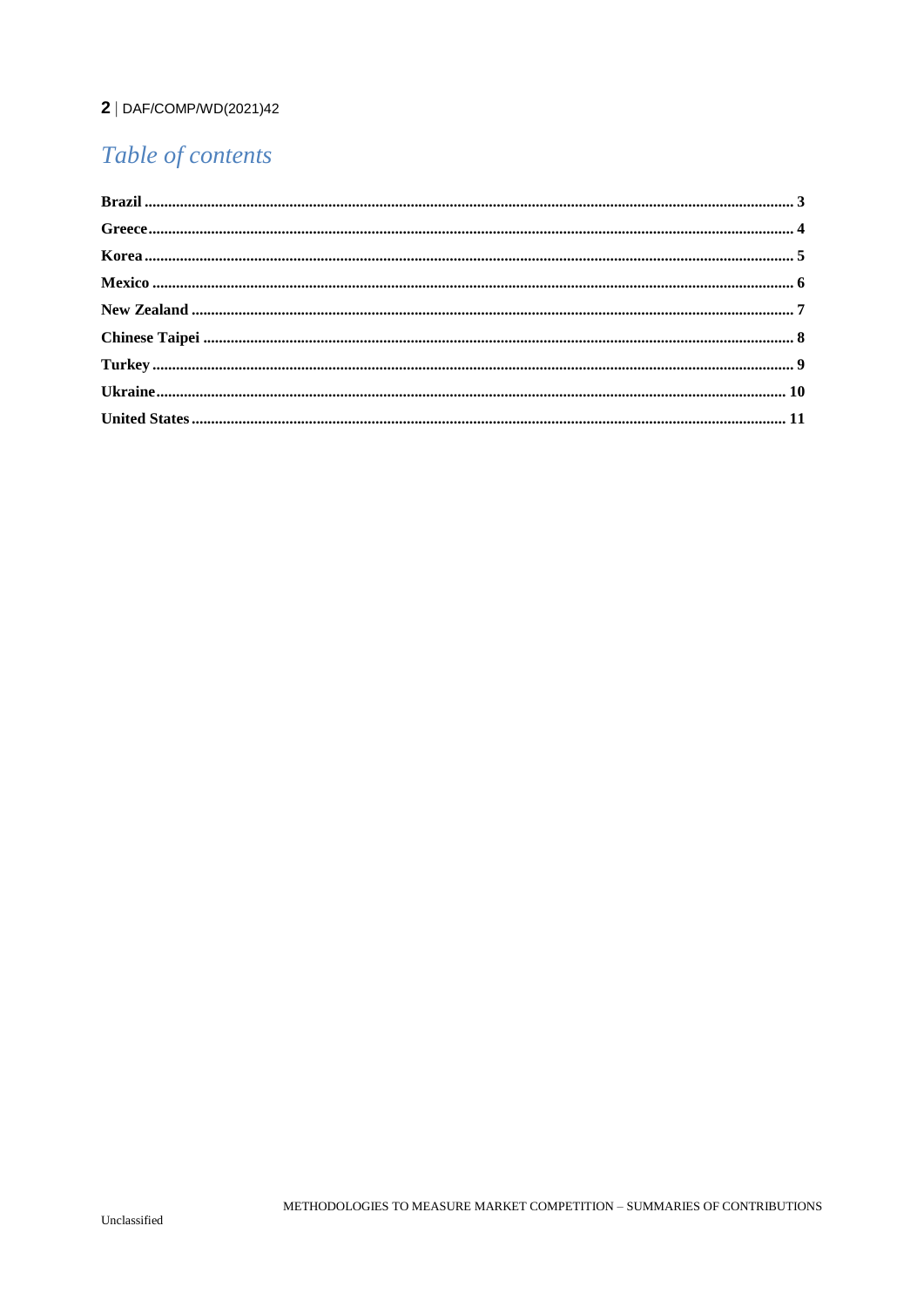### *Brazil*

<span id="page-2-0"></span>CADE employs different methodologies to assess the level of competition to fulfil its role in preventing antitrust violation and promoting competition. The analysis of market competition encompasses a combination of qualitative and quantitative methodologies, according to the particularities of the transaction or market at issue.

This document briefly describes the main tools used by CADE and its Department of Economic Studies (DEE) in merger control, including market concentration indicators, rivalry variables and other tools such the Upward Pricing Pressure (UPP); the Gross Upward Pricing Pressure Index (GUPPI); the Proportionally Calibrated Almost Ideal Demand System (PCAIDS) to mergers simulation; and the Coordinated Price Pressure Index (CPPI). Besides, the DEE has been trying to deepen its analyses by examining different scenarios and efficiencies.

To better illustrate CADE's efforts, case examples are highlighted. Amongst the examples, there are cases in which the quantitative information enables the application of indexes and econometric models to measure competition level; and cases that require the design of different scenarios for the analysis, including information from qualitative analyses.

Relying in complementary methods, CADE has been more accurate when defining relevant markets, detecting barriers to entry, understanding brand relevance and diversion ratios, for example. As a consequence, the competition authority has been made progress in its merger review procedures.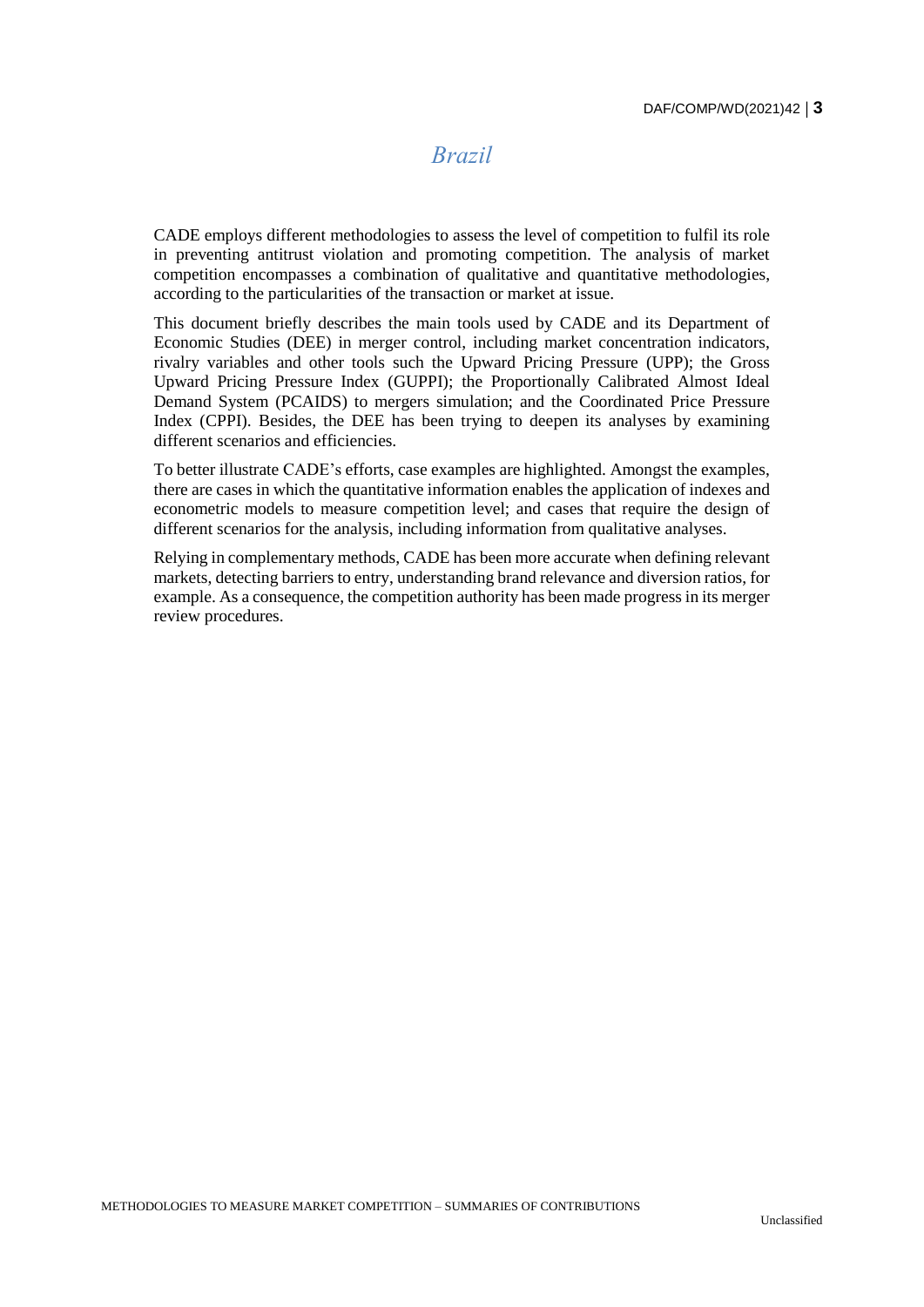#### <span id="page-3-0"></span>**4** DAF/COMP/WD(2021)42

### *Greece*

Concerns over the rising power of retailers in the food sector have led many competition authorities to use existing rules or adopt new rules on superior bargaining power, these rules either forming part of competition law statutes or of other functional equivalents. Supermarkets are the main channel through which households buy a wide range of food products and other consumer goods. The particular importance of purchasing food products and other consumer goods for daily consumption (supermarket items) in terms of social welfare increases the interest for better understanding of how the terms and conditions of supply of firms operating supermarket chains are defined, as they relate to the formation of the final prices offered to consumers. The paper presents the methodology used in a recent sector inquiry of the Hellenic Competition Commission (HCC) regarding basic consumer goods in order to assess vertical market power. First, we present the theoretical contours of the vertical market power concept. Second, we explain the metrics used in the context of this study to measure the degree of vertical competition. Third, we present the empirical results of the implementation of this new approach in the supermarkets sector inquiry recently completed (March 2021) by the HCC.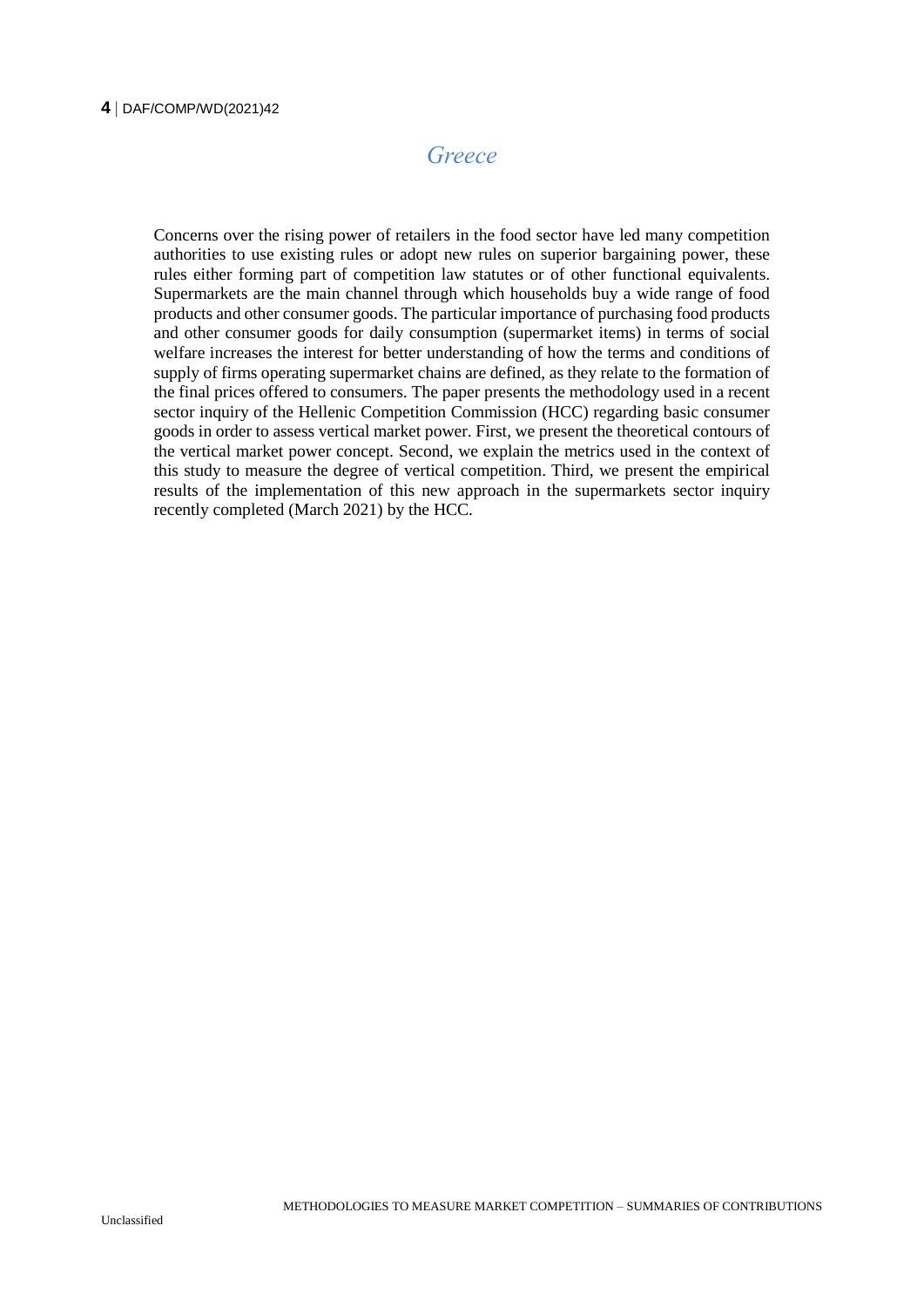### *Korea*

#### <span id="page-4-0"></span>**1. Indicators to measure market competition**

In assessing whether competition in an interested market is sufficient, we can use various indicators for market structure and performance.

| Market structure      | Market<br>concentration | Concentration ratio(CRk), Herfindahl-Hirschman Index (HHI)                                                                                                         |
|-----------------------|-------------------------|--------------------------------------------------------------------------------------------------------------------------------------------------------------------|
|                       | Entry barrier           | Regulations: Approval for business, Restriction on the scope of business, etc.                                                                                     |
|                       |                         | Actual barriers: Advertising intensity, Capital intensity, Minimum efficient<br>scale, Amount of secured input, Access to sales and distribution channels,<br>etc. |
|                       | Others                  | Market share variation-fluctuation index, Company ranking variation-<br>fluctuation indicator, etc.                                                                |
| Market<br>performance | Price                   | Price level, Price fluctuation, etc.                                                                                                                               |
|                       | Profit                  | Ratio of operating income to sales, Price-cost margin, Tobin's q, etc.                                                                                             |

#### **2. KFTC's analysis on market competition**

The Korea Fair Trade Commission ("KFTC") biennially conducts an analysis on the domestic market structure in order to understand the overall market competition, and announces the market concentration (CR3, HHI) of each industry. On a market of daily life necessities, in particular, the KFTC conducts a more thorough analysis based on various indicators, and draws policy implications.

In this regard, the KFTC analyzed the competition intensity of the online music service market and the online lecture(for students) market. Both were oligopoly markets with high concentration by a few top companies, but details were different from each other. When it comes to the online music service market, the entry barrier and the profit levels were unexpectedly low. Therefore, we should review the dominant company's sales strategy and its hidden anti-competitive effects. The online lecture market, on the other hand, was a typical oligopoly market with a high entry barrier and high profit levels. Thus, we have been monitoring the dominant company for abusing market power.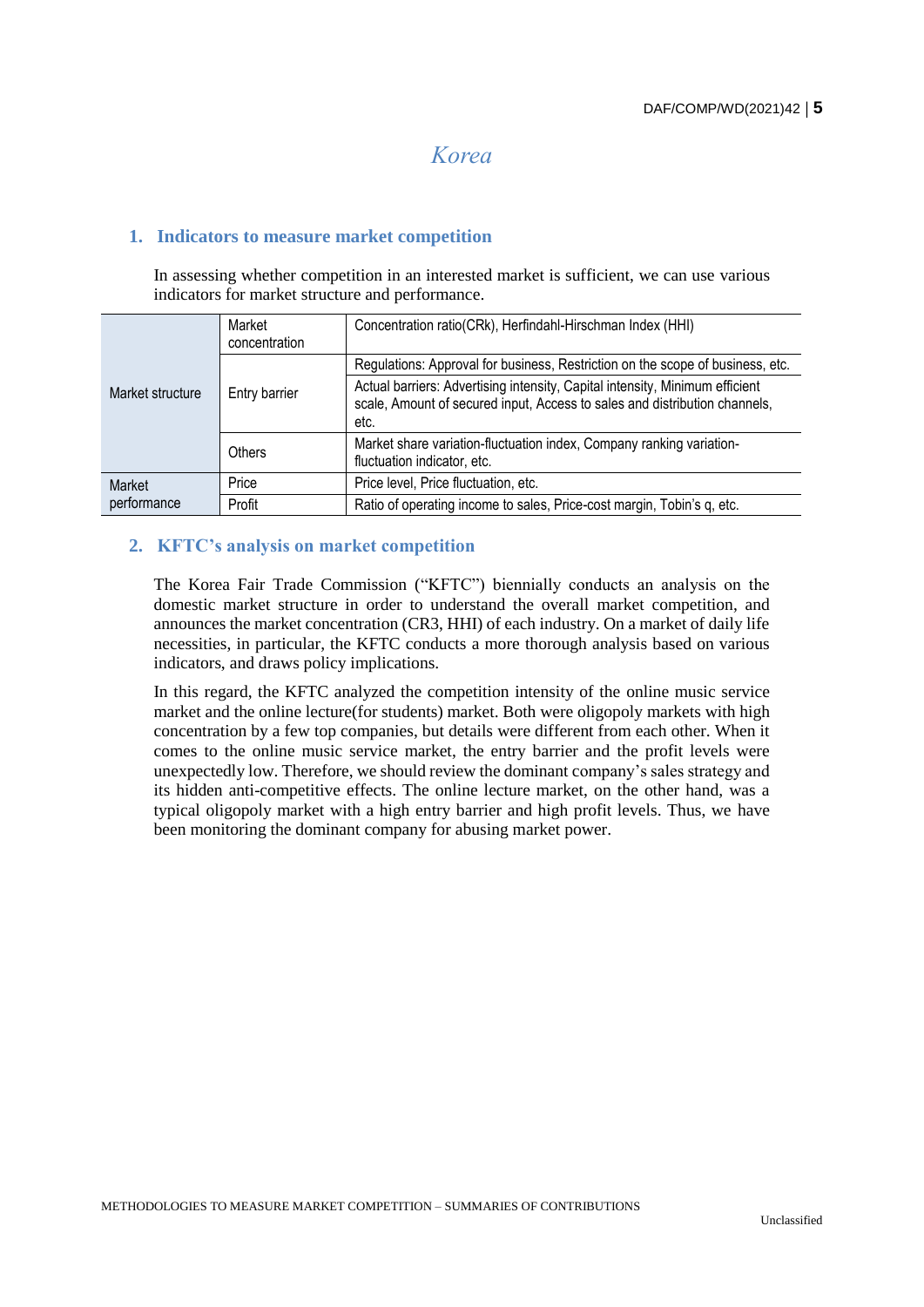### *Mexico*

<span id="page-5-0"></span>This note aims to share methodologies and tools to measure competition in the Mexican telecommunications and broadcasting (T&B) sectors used by the IFT, for the purposes of obtaining a diagnostic of the current state and evolution of competition in the different markets within these sectors. These measurements include the use of indicators such as market shares, the Herfindahl Hirschman Index (HHI), erosion of shares through time, price indexes and profit margins, among others, based on international recommendations, and considering that the estimation of those indicators are highly dependent on the kind and quality of information available.

This note also presents the Telecommunications Information Bank (BIT, by its acronym in Spanish) as one of the tools that allows the IFT to monitor the development of the T&B sectors and to estimate market competition. The BIT is an interactive tool that was developed with an intelligence and business analysis perspective and that provides information regarding the macroeconomic environment of T&B in Mexico; the degree of number portability; operators' incomes and investments; indicators related to different services (fixed and mobile telephony, fixed and mobile broadband, and restricted television); the degree of participation of each of the economic agents, among other data that can be consulted, analyzed and downloaded to generate variables, carry out complex sector analyzes, construct dashboards indicators and graphically analyze series in a period.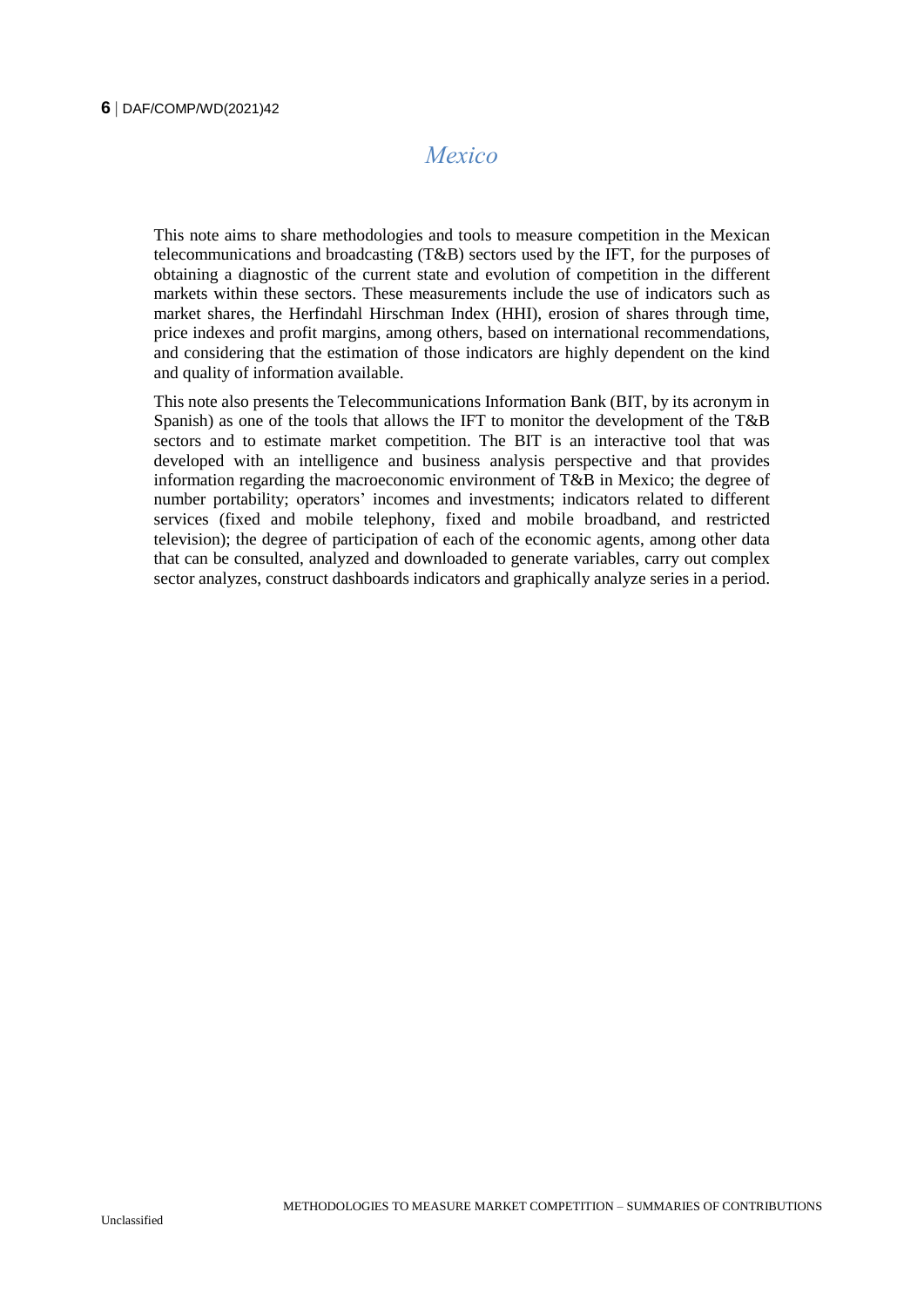### *New Zealand*

<span id="page-6-0"></span>This paper contributes to the Competition Committee's Hearing on "Methodologies to Measure Market Competition" in June 2021. It focuses on work done by the New Zealand Commerce Commission (NZCC) to measure market competition and apply the results of that measurement.

The NZCC is New Zealand's competition agency, mandated by the Commerce Act 1986 to protect and enhance competition across New Zealand markets and to directly regulate some infrastructure sectors. The NZCC's functions have expanded in recent years, including into market studies and a broader role in the development of policy. To support these and related functions, the NZCC has initiated research into how the level of competition in a market can be assessed quantitatively.

The NZCC's analysis builds on a 2019 study by the researchers Richard Fabling and David C. Maré, in which they computed several competition indicators in order to investigate the link between competition and productivity.1 These included margin indicators (profit elasticity and price-cost margin) and structural indicators (HHI and concentration ratio).

In 2020, the NZCC gained access to the most granular industry-level estimates of margin indicators used in that study. The NZCC analysed these indicators to glean insights into the state of competition in New Zealand markets and into the quality and consistency of the competition indicators themselves. This paper presents an overview of the NZCC's analysis, a discussion of the data and method challenges faced, and potential applications of this type of analysis to the NZCC's future workstreams.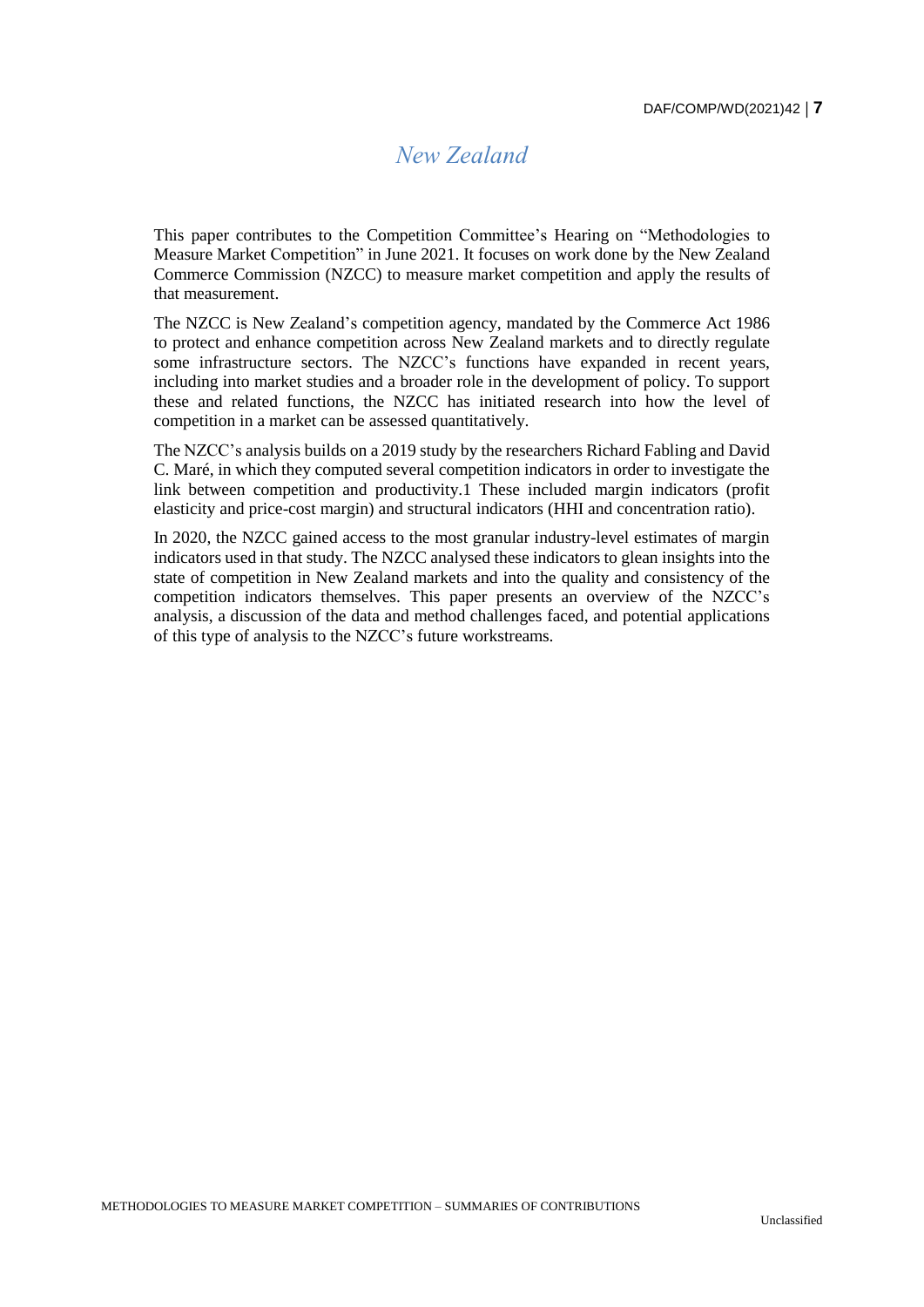#### <span id="page-7-0"></span>**8** DAF/COMP/WD(2021)42

# *Chinese Taipei*

This paper presents different measures, which have been applied to real-life cases in Chinese Taipei, to assess the level of competition intensity in a market. It also touches on the data required for each measure and relevant practical experiences gained from law enforcement.

Measuring the degree of competition in a market requires various data, for example, market shares of individual firms, market concentration, product price, marginal cost and profit margins. As collection of data around marginal cost is relatively difficult, the CTFTC often uses indirect measurements, such as market shares and concentration ratios (CR4 and the HHI) to assess the level of competition in a relevant market. Direct measurement approaches, such as the Lerner index and marketing margin analysis are applied to fewer cases.

The above-mentioned example involving the soybean import and the processing markets is one of the few cases where the CTFTC adopted both the cointegration analysis and the marketing margin analysis. These two methods only require price data on processed soybean products. Given the data collection is relatively easy, the CTFTC can carry out an empirical economic analysis to assess the state of market competition.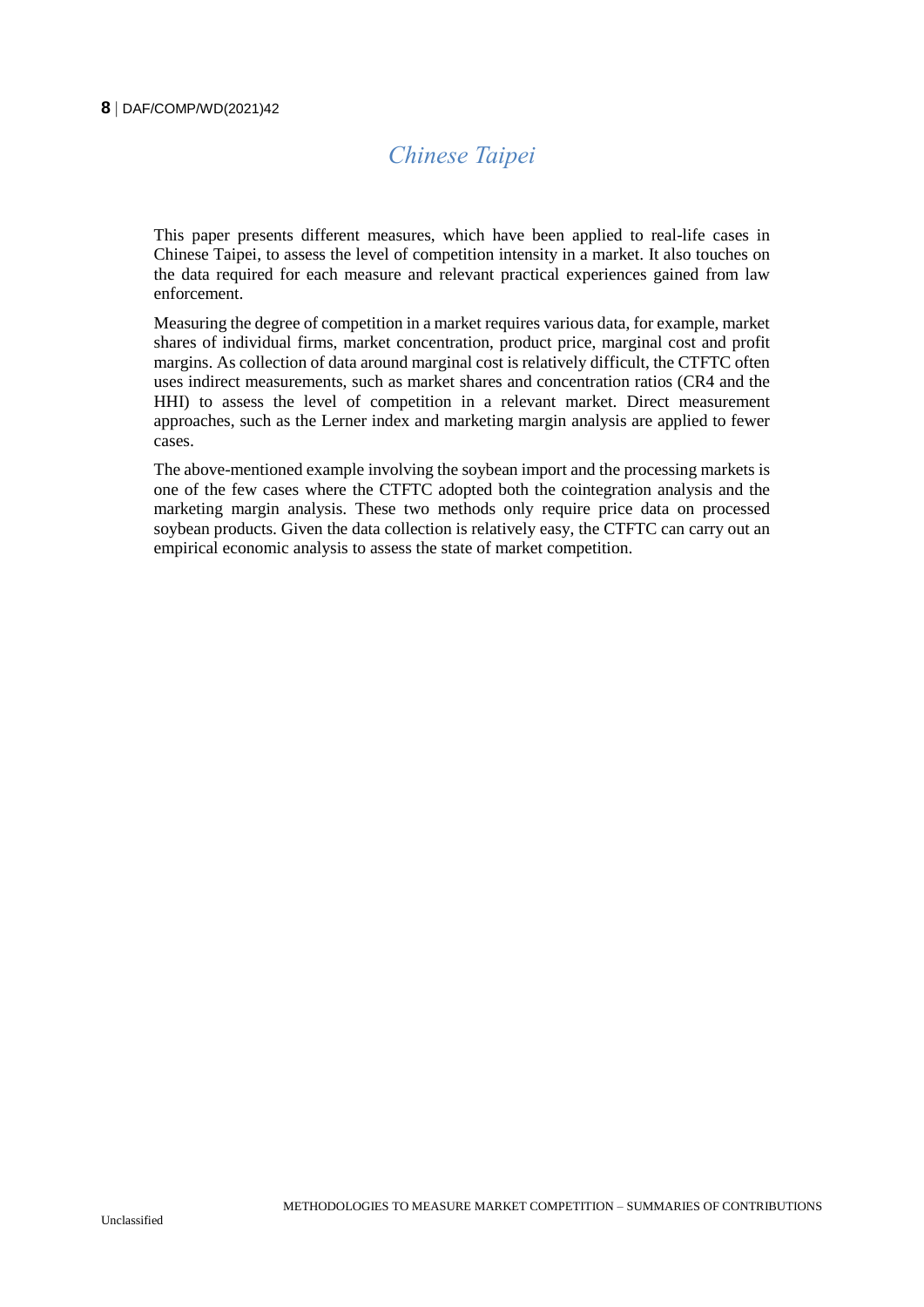### *Turkey*

<span id="page-8-0"></span>Competition is the major component of the market economy that provides an allocationefficient result and thus a welfare optimum. Lack of competition in a market that cause waste of resources, productive and allocative inefficiencies, is considered as market failure. To avoid market failure and/or to reveal potential anticompetitive practices that bring similar results, it is important to measure the level or degree of competition in the market.

Despite the progress in data collection and developments on methods such as new algorithms to process data, and the industrial organization (IO) theory as well, however, it is still far from being an easy task to measure the degree of competition within a market precisely.

As competition is not directly observable, economists usually try to measure competition by indicators through empirical studies or by simulations, which are believed to be related with competitiveness. In this context, occasionally a single indicator is used to evaluate market competition, while a group of indicators are used more often to determine the degree of competition in that market accurately. Concentration measures, such as HHI and C4 ratios, are the most common indicators in use. Due to the complexity of the real world, however, using concentration indicators alone is not usually sufficient to measure competition within a market accurately. Researchers also refer other economic evidences such as mark-up estimations and their evolution in time, as prominent indicators for the intensity of competition in markets.

In this note, we aim to provide a very brief overview of the common methodologies to measure market competition and some techniques used in the Cement Sector Inquiry as an interesting example of the Turkish Competition Authority's (the TCA) experience on the topic. In the study, the TCA conducted price-cost-demand analyses, joint pricing behavior simulations, efficiency and competition analyses to reveal and evaluate the competitive structure of the sector in question, firm behavior, and thus the intensity of the competition in the market.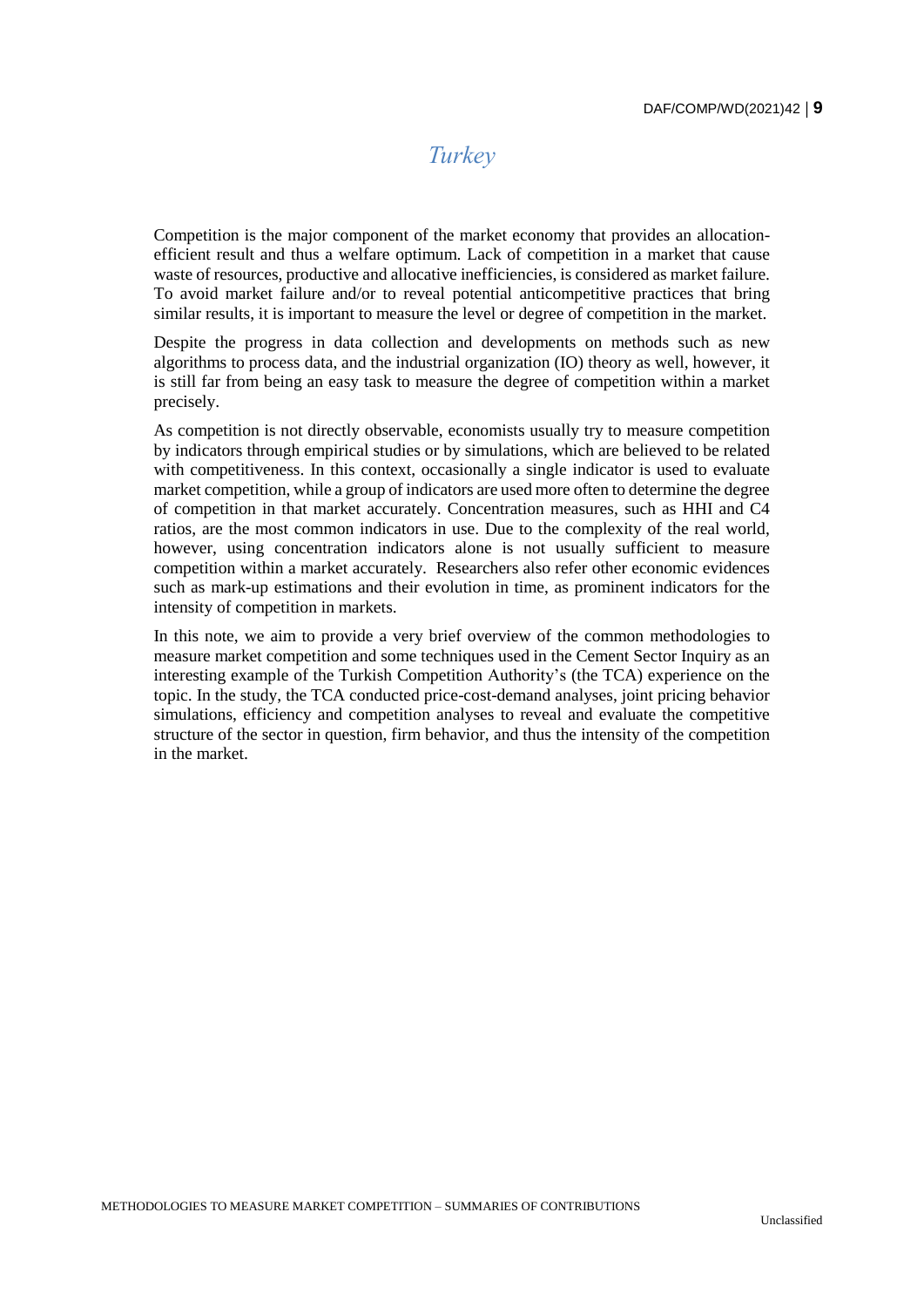### *Ukraine*

<span id="page-9-0"></span>Antimonopoly Committee of Ukraine (hereinafter - the AMCU) measures competitive intensity of a market and applies quantitative methods for competition analysis in market studies, antitrust investigations (abuse of dominance cases, merger control, etc.), and merger analysis.

According to established practice, the market analysis includes:

- structure and volume of product markets;
- analysis of the market share of individual producers and buyers in the turnover of products;
- assessment of administrative or economic entry barriers entry barriers.

During the conduct of market study the AMCU usually applies statistical methods of information analysis, main types of which include the following:

- Correlation analysis (which enables us to detect and assess the direction of connections between researched parameters).
- Cluster analysis (which enables us to divide group of objects into several groups, which are mutually disjoined in terms of the set of quantitative and qualitative characteristics, The main purpose is the market segmentation).
- Comparative analysis.

But still, the AMCU requires the generalized approach to measure market competition during the market analysis, and for this purpose the AMCU started a project of the development of the calculation methodology of the Competitive Environment Monitoring Index which will conclude four dimensions:

- 1. entry barriers (capital investments/turnover, market entry/exit);
- 2. market concentration (HHI or CR);
- 3. market dynamics (market growth, stability of market shares);
- 4. prices/profits (profitability level and its dynamics, price analysis).

You may find additional information in our contribution and the draft Index Calculation methodology via the following [link](https://amcu.gov.ua/storage/app/uploads/public/5ff/d8e/c45/5ffd8ec45f565836919952.pdf).